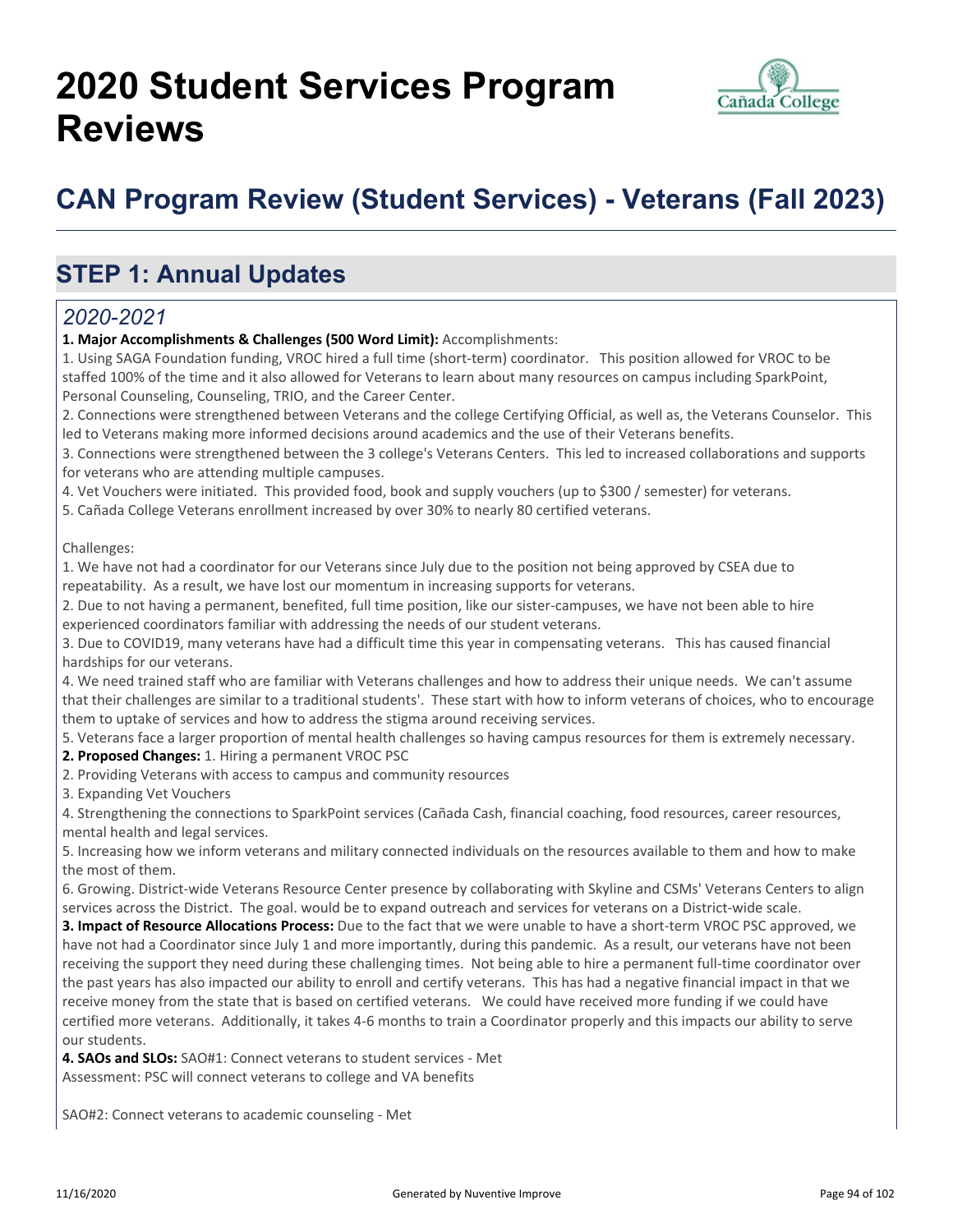Assessment: Veterans Counselor will meet with veterans and ensure that veterans have updated SEPs.

SAO#3: Increase the number of veterans utilizing Vet Vouchers by 50% by the end of FY20 - In Progress **5. SAO/SLO Assessment Results and Impact:** SAO#1: Connect veterans to student services - Met Assessment: PSC will connect veterans to college and VA benefits

Having a full-time PSC has allowed our VROC to connect veterans to Student Services. When we had only a 0.5FTE coordinator (or less), the coordinator was unable to attend SSPC and connect veterans to services. For example, our last coordinator was able to submit CARES Act for veterans.

SAO#2: Connect veterans to academic counseling - Met Assessment: Veterans Counselor will meet with veterans and ensure that veterans have updated SEPs.

Our past Coordinator (Andy Cuevas) was able to work with our Veterans Counselor (Nick Martin) to streamline the SEP approval process.

SAO#3: Increase the number of veterans utilizing Vet Vouchers by 50% by the end of FY20 - In Progress

Assessment: The number of vets obtaining Vet Vouchers will be counted on June 30, 2020 and compared to the number obtaining Vet Vouchers as of October 16, 2019

Our team was in progress of meeting this goal when COVID19 hit. We have continued to offer Vet Vouchers for the FA20 semester. However, without a coordinator, it has been challenging to connect with veterans. **Annual Update Status:** Complete

### **Goal Description: Secure funding for VROC Study room and coordinator's Office**

VROC furniture is not currently functional. VROC plans on updating VROC furniture in the study room / office to better meet the growing needs of the Center. Furniture requested will include:

1. A desk to serve as the primary workstation for the PSC, Counseling station for the academic counselor, and hoteling station for visiting Veterans Administration/community partner

2. Two modular workstations for student study area

3. One partition to provide privacy for students at workstation

This funding will allow us to meet the CCCCO's Veterans Resource Center Minimum Requirements for VROCS. Both one-time and ongoing CCCCO funding is dependent on meeting these standards.

**Goal Status:** 2 - Continuing (PR)

**Relevant Program Review Cycle:** 2020-2021

**Estimated Start Date:** 12/13/2019

**Estimated Completion Date:** 09/01/2021

**Who's Responsible for this Goal?:** Adolfo Leiva, Wissem Bennani

**Please select the college goals with which your program goal aligns.:** Student Completion/Success - Provide educational and student services programs that highlight inclusivity, diversity, and equity in their mission to help students meet their unique educational goals and minimize logistical and financial barriers to success., Community Connections - Build and strengthen collaborative relationships and partnerships that support the needs of, reflect, and enrich our diverse and vibrant local community., Organizational Development - Focus institutional resources on the structures, processes, and practices that invest in a diverse student population and prioritize and promote equitable, inclusive, and transformative learning.

Please select the college strategic initiatives with which your program goal aligns.: Improve Student Completion, Create an Alumni Network, Enhance Marketing, Hold On-Campus Events, Implement Guided Pathways, Implement Guided Pathways, Create Process for Innovation, Promote a Climate of Inclusivity, Institutionalize Effective Structures to Reduce Obligation Gaps

#### *Resource Requests*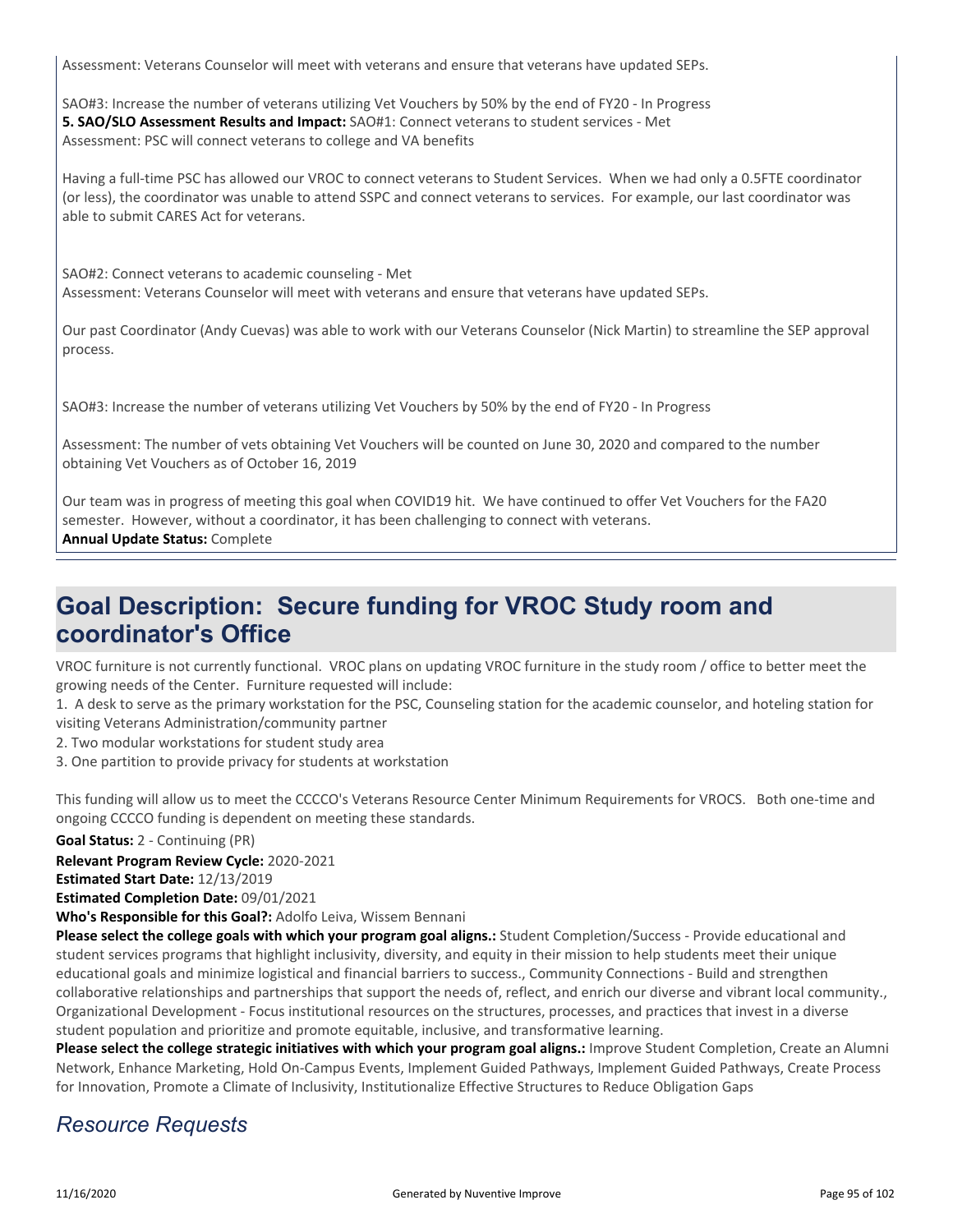## **CAN Program Review (Student Services) - Veterans (Fall 2023)**

**Furniture for VROC study room / office** - VROC space is not currently being utilized effectively. There is old (worn) mismatched furniture currently located in VROC that is too bulky and not meeting the growing needs of VROC. We plan on modernizing VROC by adding modular and multi-use furniture that will add computer laptop study spaces, small group study space and functional furniture for the VROC PSC, academic counselor and Veterans Administration / Community partners serving our veteran community. Furniture would be purchased from Office Depot

**Status:** New Request - Active

**Type of Resource: Facilities** 

**Cost:** 2200

**One-Time or Recurring Cost?:** One-Time Cost

**Critical Question: How does this resource request support closing the equity gap?:** Our Veteran students transition back to civilian life after serving in the military and so their physical/socio/academic needs are unique and different from who we would consider a traditional student coming to college right out of high school or even a returning student. Our veterans are highly resourceful but they often come to college with mental health issues, a different expectation compared to other students and difficulty transitioning back to civilian life. A proper VROC provides them with a quite place to study, a place to gather and a place to call "home". This also serves as a setting to meet with a counselor, work with their coordinator, meet with community and VA representatives and a quite place to study free of distractions. We often don't think of our veterans when we think of an equity gap and that is because they are often overlooked. However, over the past (at least) 6 years at Cañada, we have not had the resources and staffing to support our Veterans who are returning after serving our county.

**Critical Question: How does this resource request support Latinx and AANAPISI students?:** Many of our veterans are Latinx and / or AANAPISI students. Both of these demographics will benefit from this resource including those who are military connected (dependents, reservists, and military affiliated) who may also be Latinx and AANAPISI.

## **Goal Description: Laptop for VROC PSC**

Purchase a work laptop for the VROC PSC

- The VROC PSC often attends on-campus and off-campus meetings and needs a work laptop to perform work duties

**Goal Status:** 2 - Continuing (PR)

**Relevant Program Review Cycle:** 2020-2021

**Estimated Start Date:** 12/02/2019

**Estimated Completion Date:** 07/05/2021

**Who's Responsible for this Goal?:** Adolfo Leiva, Wissem Bennani

**Please select the college goals with which your program goal aligns.:** Student Completion/Success - Provide educational and student services programs that highlight inclusivity, diversity, and equity in their mission to help students meet their unique educational goals and minimize logistical and financial barriers to success., Community Connections - Build and strengthen collaborative relationships and partnerships that support the needs of, reflect, and enrich our diverse and vibrant local community., Organizational Development - Focus institutional resources on the structures, processes, and practices that invest in a diverse student population and prioritize and promote equitable, inclusive, and transformative learning.

**Please select the college strategic initiatives with which your program goal aligns.:** Develop Clear Pathways, Improve Student Completion, Connect Students with Internships and Mentorships, Create an Alumni Network, Build Relationships with Employers, Enhance Marketing, Hold On-Campus Events, Implement Guided Pathways, Implement Guided Pathways, Create Process for Innovation, Promote a Climate of Inclusivity, Institutionalize Effective Structures to Reduce Obligation Gaps

### *Resource Requests*

**VROC PSC Laptop -** The VROC PSC attends on-campus and off-campus meeting and needs a laptop to perform work duties

**Status:** New Request - Active

**Type of Resource:** Supplies (Items less than \$5000)

**Cost:** 1427.97

**One-Time or Recurring Cost?:** One-Time Cost

**Critical Question: How does this resource request support closing the equity gap?:** The Coordinator will need a laptop to serve veterans who are seeking resources while out of the office. This laptop will also be used when attending meetings, collect data, join zoom meetings, and share resources with our student veterans. The role of VROC PSC often requires the individual to attend offcampus meetings with partners and having a laptop is a necessity in order to close the equity gap for our student veterans.